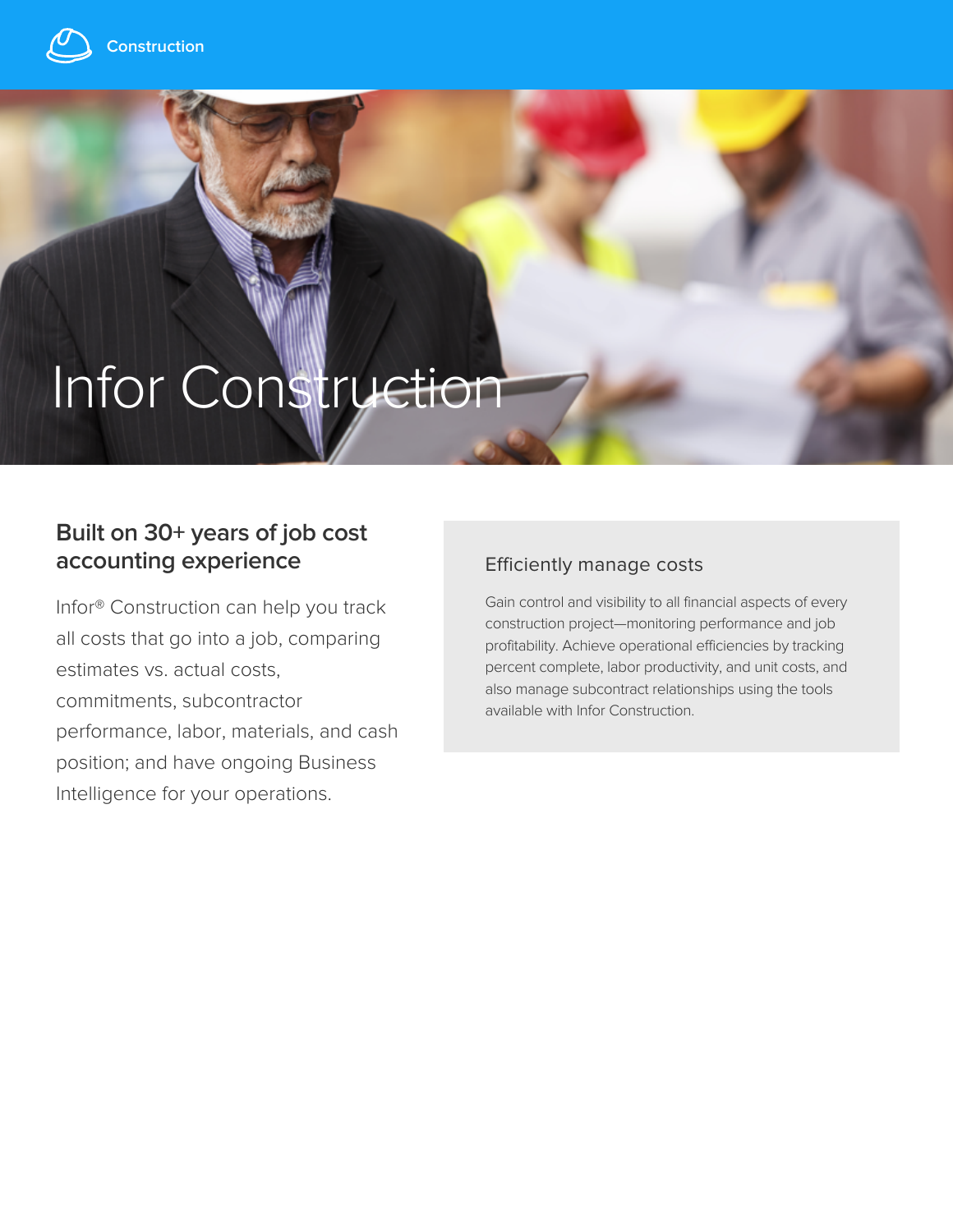#### **Optimize cash flow and assets**

Manage projects more tightly while tracking cost-to-complete, customer billings, and cash receipts in order to fundamentally change the economics of your operations. Inject new discipline into selecting and managing resources for projects and, over time, mitigate the cost and risk related to their usage.

#### **Infor Construction empowers your business with:**

- **Phase/cost codes**—Collect costs for jobs using multiple work breakdown structures.
- **Financial integrations**—Seamlessly integrate all accounting functions to ensure easy reconciliation between general ledger and job cost reporting. Estimates can be entered or imported as dollars, quantities, and/or hours.
- Your choice of multiple billing methods-Free form billing, cost plus, Contract, Progress Billing (including AIA) and Time and Materials are available.
- **Summary and detail job cost reports**—This gives the project manager real time data needed to run a job efficiently. Reports show projections of cost at completion, percent complete and budget variances.
- **Drill down capability**—Job overview with drill down capability allows you to see the underlying detail of summary cost and revenue numbers.
- **Importing capability**—Allows import of cost quantity and hours estimates from spreadsheet applications.
- **- Customizable reporting**—Intuitive addition to the capabilities of Microsoft Excel, enables adaptive, powerful reporting and presentation of real-time data.
- **Executive dashboard**—Interactive graphical tool that provides high-level job cost information at a glance for the corporate decision maker. The dashboard displays executive level financial and operational data in real time.